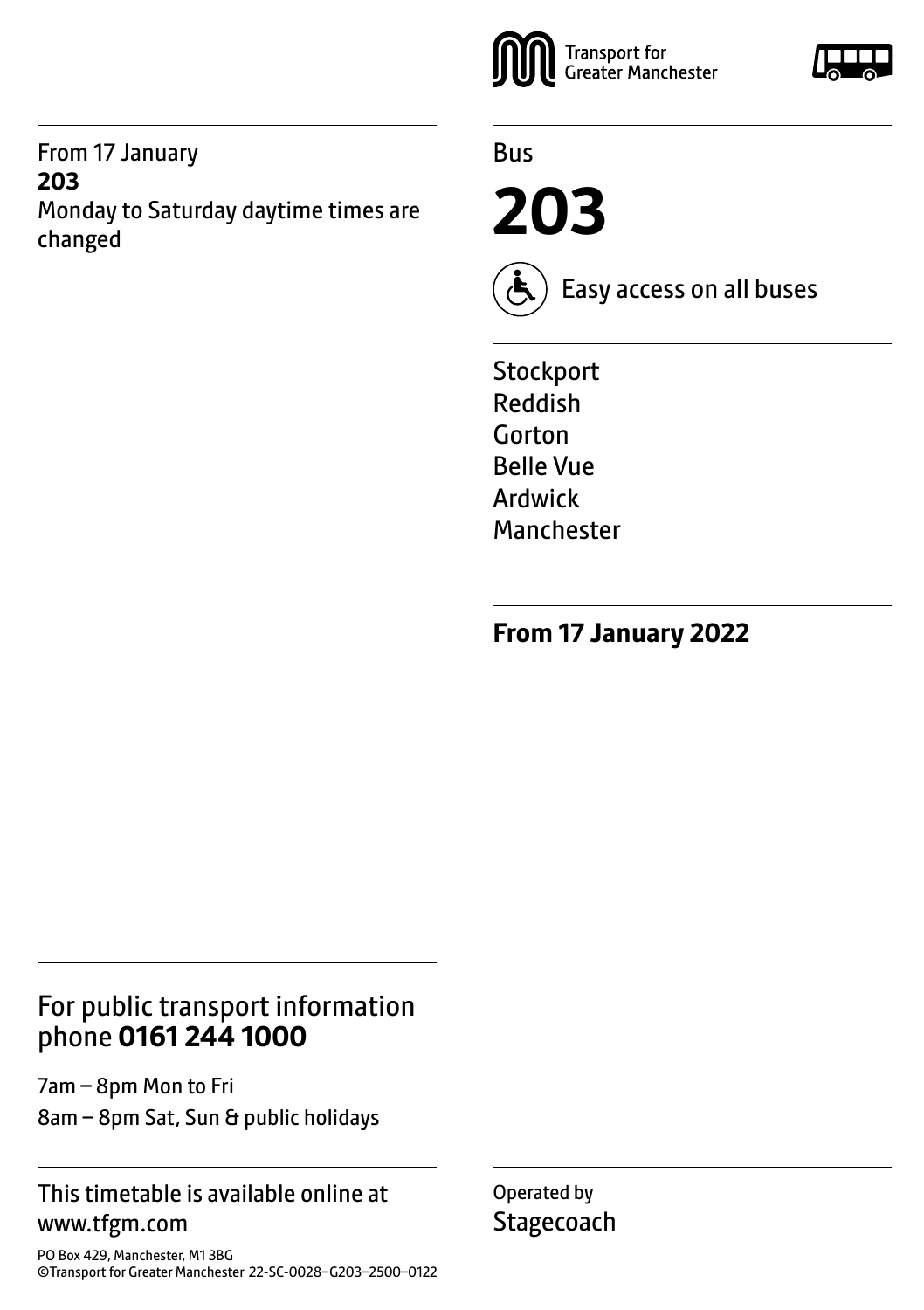# Additional information

## Alternative format

To ask for leaflets to be sent to you, or to request large print, Braille or recorded information phone 0161 244 1000 or visit www.tfgm.com

#### Easy access on buses



 Journeys run with low floor buses have no steps at the entrance, making getting on and off easier. Where shown, low floor buses have a ramp for access and a dedicated space for wheelchairs and pushchairs inside the bus. The bus operator will always try to provide easy access services where these services are scheduled to run.

## Using this timetable

Timetables show the direction of travel, bus numbers and the days of the week. Main stops on the route are listed on the left. Where no time is shown against a particular stop, the bus does not stop there on that journey. Check any letters which are shown in the timetable against the key at the bottom of the page.

## Where to find information about service changes

www.tfgm.com Bus station posters Leaflets from outlets.

## Tickets and information

Bus companies offer a range of tickets for use on their own buses. For travel on any service in the County, use System One tickets, including DaySaver. Travelshops provide tickets, information and journey planning advice on buses, trains and trams for work and pleasure.

## Using the 24 hour clock

Times are shown in four figures. The first two are the hour and the last two are the minutes.

0753 is 53 minutes past 7am 1953 is 53 minutes past 7pm



## Operator details

**Stagecoach** Head Office Hyde Road Ardwick **Manchester** M12 6JS Telephone 0161 273 3377

#### **Travelshops**

#### **Manchester Shudehill Interchange**

Mon to Sat 7am to 6pm Sunday Closed Public hols 10am to 1.45pm and 2.30pm to 5.30pm

**Stockport Mersey Square**

Mon to Fri 7am to 5.30pm Saturday 8am to 5.30pm Sunday\* Closed

\*Including public holidays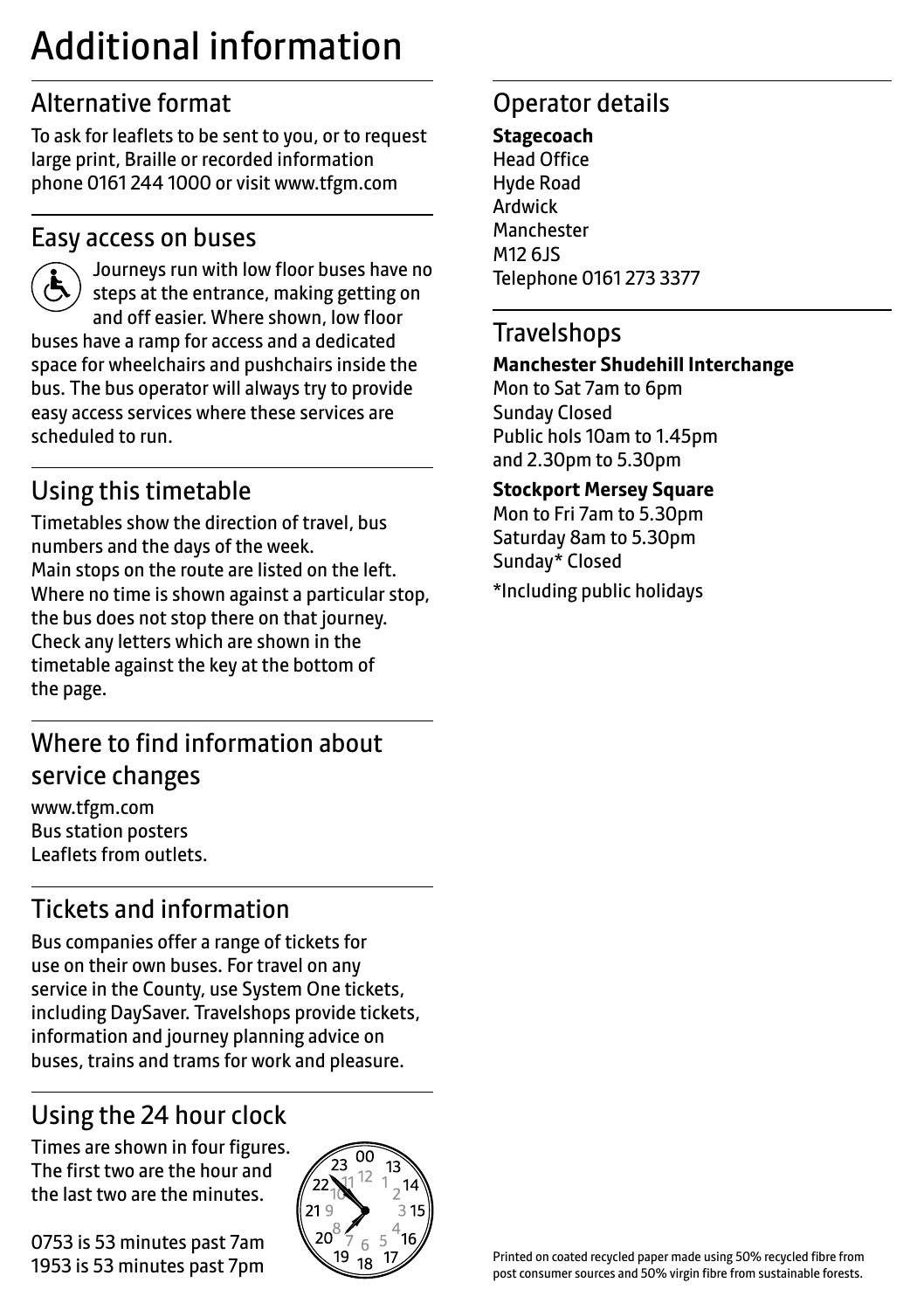#### Stockport — Reddish — Belle Vue — Manchester 203

#### M Stockport, Little Egerton Street 6518 0518 0533 0548 0600 0612 0624 0636 0648 0700 0712 0724 0736 0748 0800 0812 0824 0836<br>South Reddish, Sandy Lane 6503 0503 0523 0538 0553 0605 0617 0629 0642 0654 0708 0721 0733 0745 075 South Reddish, Sandy Lane 0503 0523 0538 0553 0605 0617 0629 0642 0654 0708 0721 0733 0745 0757 0809 0821 0833 0845 Reddish, Houldsworth Square 0509 0529 0544 0559 0611 0623 0635 0648 0702 0716 0731 0743 0755 0807 0819 0830 0841 0852 Reddish, Bull's Head 0415 0513 0533 0548 0603 0615 0628 0641 0654 0709 0724 0739 0751 0803 0815 0827 0838 0849 0900 Belle Vue 0420 0520 0540 0555 0619 0623 0637 0652 0707 0722 0737 0750 0802 0814 0826 0838 0849 0901 0912 0425 0525 0545 0600 0615 0629 0644 0659 0714 0729 0744 0759 0811 0823<br>0434 0534 0554 0609 0624 0639 0654 0709 0724 0739 0754 0809 0821 0833 Manchester, Piccadilly Gardens 0434 0534 0554 0609 0624 0639 0654 0709 0724 0739 0754 0809 0821 0833 0845 0857 0908 0919 0930 **The Community of the Community of The Theorem and The Theorem and The Theorem and The Theorem and Theorem and** Stockport, Little Egerton Street 0848 0900 0912 0924 1436 1442 1448 1500 1512 1524 1536 1548 1600 1712 1724 1736 1748 South Reddish, Sandy Lane 0857 0909 0921 0933 and 1445 1451 1457 1509 1521 1533 1545 1557 1609 and 1721 1733 1745 1757 Reddish, Houldsworth Square 0904 0916 0928 0940 every 1452 1458 1504 1517 1529 1541 1553 1605 1618 every 1730 1742 1753 1805 Reddish, Bull's Head 0912 0924 0936 0948 12 1500 1506 1512 1525 1538 1551 1603 1615 1628 12 1740 1752 1803 1814 Belle Vue 0923 0935 0945 0956 mins 1508 1514 1520 1533 1546 1559 1611 1623 1636 mins 1748 1800 1811 1822 Hyde Road, Stagecoach Depot 0931 0942 0952 1003 until 1515 1521 1527 1540 1553 1606 1618 1630 1643 until 1755 1806 1817 1828 Manchester, Piccadilly Gardens 0941 0952 1002 1013 1525 1531 1537 1550 1603 1616 1628 1640 F F F Stockport, Little Egerton Street 1800 1812 1825 1840 1855 1910 1925 1940 1955 2010 2325 2350 0115 0215 0315 South Reddish, Sandy Lane 1809 1821 1833 1847 1902 1917 1931 1945 2000 2015 and 2330 2355 0119 0219 0319 0319<br>Reddish, Houldsworth Square 1817 1828 1840 1854 1908 1923 1937 1951 2006 2021 every 2336 0001 0123 0223 0323 Reddish, 1828 1840 1854 1908 1923 1937 1951 2006 2021 every 2336 0001 0123 0223<br>1824 1834 1845 1859 1913 1927 1941 1955 2010 2025 15 - 2340 0005 0125 0225 Reddish, Bull's Head 1824 1834 1845 1859 1913 1927 1941 1955 2010 2025 15 2340 0005 0125 0225 0325 Belle Vue 1832 1842 1853 1907 1920 1934 1948 2002 2017 2032 mins 2347 0012 0129 0229 0329 Hyde Road, Stagecoach Depot 1838 1848 1859 1912 1925 1939 1953 2007 2022 2037 until 2352 0017 0132 0232 0332 Manchester, Piccadilly Gardens 1848 1858 1909 1922 1935 1948 2002 2016 2031 2046 0001 0026 0136 0236 0336

M – Journey provided with the financial support of Transport for Greater Manchester

Th – Thursday schooldays only

Mondays to Fridays

F – Friday nights/Saturday mornings only

W– All bus 203 journeys are run using easy access buses. See inside front cover of this leaflet for details

**Summer times**: between mid July and early September, some timetables will be different. Check www.tfgm.com for details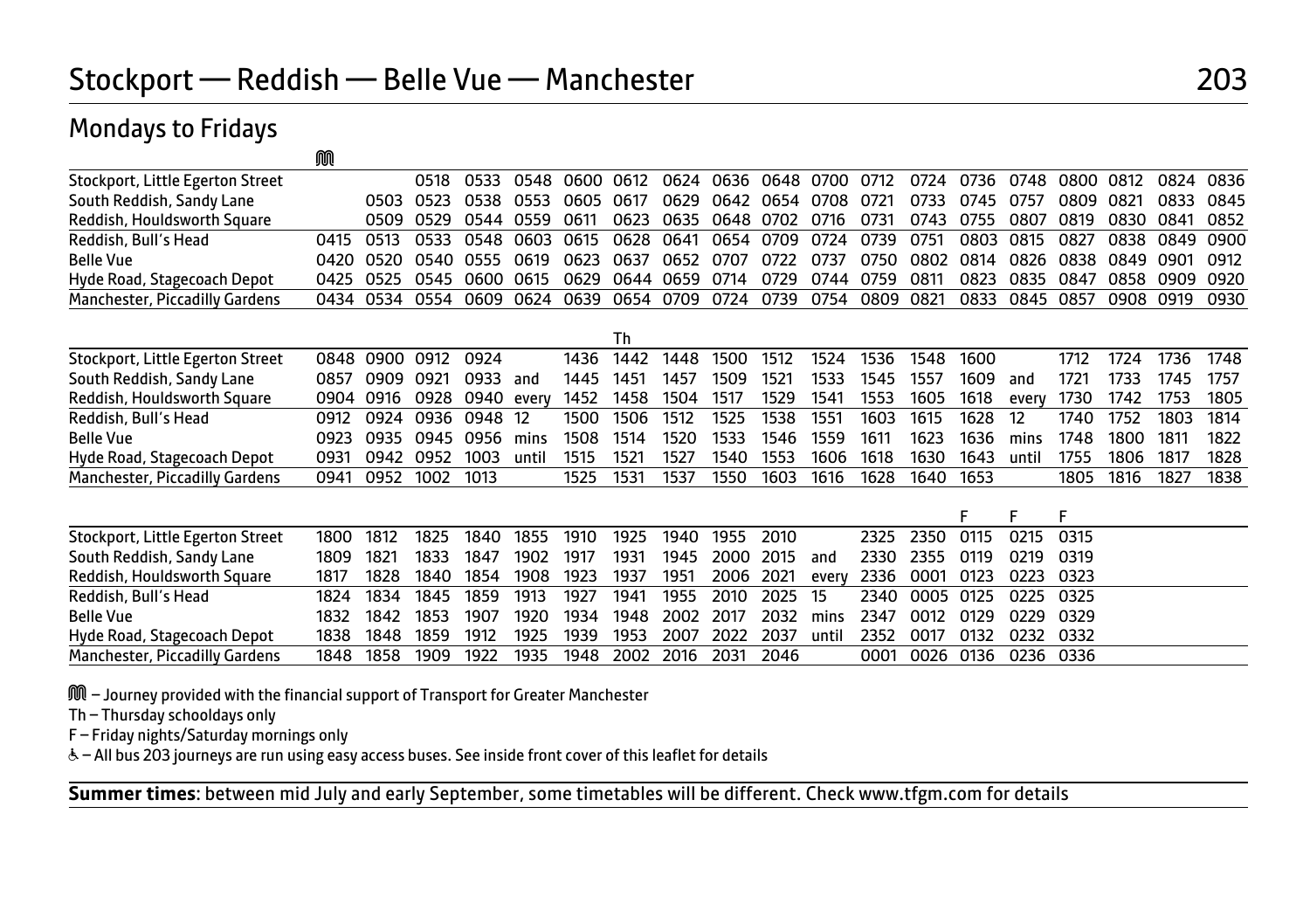## Saturdays

|                                  | M    |       |      |      |      |      |      |      |      |      |       |      |      |      |      |      |      |      |      |
|----------------------------------|------|-------|------|------|------|------|------|------|------|------|-------|------|------|------|------|------|------|------|------|
| Stockport, Little Egerton Street |      | 0550  | 0620 | 0640 | 0655 | 0710 | 0724 | 0736 | 0748 | 0800 | 0812  | 0824 | 0836 | 0848 | 0900 | 0912 | 0924 | 0936 | 0948 |
| South Reddish, Sandy Lane        |      | 0555  | 0625 | 0645 | 0700 | 0715 | 0731 | 0743 | 0755 | 0807 | 0819  | 0831 | 0843 | 0856 | 0909 | 0921 | 0933 | 0945 | 0957 |
| Reddish, Houldsworth Square      |      | 0601  | 0631 | 0651 | 0706 | O721 | 0737 | 0749 | 0801 | 0813 | 0825  | 0837 | 0850 | 0903 | 0916 | 0928 | 0940 | 0952 | 1004 |
| Reddish, Bull's Head             | 0507 | 0605  | 0635 | 0655 | 0710 | 0725 | 0742 | 0754 | 0806 | 0818 | 0830  | 0842 | 0854 | 0908 | 0922 | 0935 | 0948 | 1000 | 1012 |
| <b>Belle Vue</b>                 | 0512 | 0612  | 0642 | 0702 | 0717 | 0732 | 0749 | 0801 | 0813 | 0825 | 0837  | 0849 | 0901 | 0915 | 0930 | 0943 | 0956 | 1008 | 1020 |
| Hyde Road, Stagecoach Depot      | 0517 | 0617  | 0647 | 0707 | 0722 | 0737 | 0754 | 0806 | 0818 | 0830 | 0842  | 0854 | 0906 | 0920 | 0935 | 0948 | 1001 | 1015 | 1027 |
| Manchester, Piccadilly Gardens   | 0526 | 0626  | 0656 | 0716 | 0731 | 0746 | 0803 | 0815 | 0827 | 0839 | 0851  | 0903 | 0915 | 0929 | 0945 | 0958 | 1011 | 1025 | 1037 |
| Stockport, Little Egerton Street | 1000 |       | 1748 | 1800 | 1812 | 1826 | 1840 | 1855 | 1910 | 1925 |       | 2325 | 2350 | 0115 | 0215 | 0315 |      |      |      |
| South Reddish, Sandy Lane        | 1009 | and   | 1757 | 1809 | 1821 | 1835 | 1848 | 1901 | 1915 | 1930 | and   | วววด | 2355 | 0119 | 0219 | 0319 |      |      |      |
| Reddish, Houldsworth Square      | 1016 | every | 1804 | 1816 | 1828 | 1842 | 1854 | 1907 | 1921 | 1936 | every | 2336 | 0001 | 0123 | 0223 | 0323 |      |      |      |
| Reddish, Bull's Head             | 1024 | 12    | 1812 | 1823 | 1833 | 1847 | 1859 | 1912 | 1925 | 1940 | 15    | 2340 | 0005 | 0125 | 0225 | 0325 |      |      |      |
| <b>Belle Vue</b>                 | 1032 | mins  | 1820 | 1830 | 1840 | 1854 | 1906 | 1919 | 1932 | 1947 | mins  | 2347 | 0012 | 0129 | 0229 | 0329 |      |      |      |
| Hyde Road, Stagecoach Depot      | 1039 | until | 1827 | 1837 | 1847 | 1900 | 1912 | 1924 | 1937 | 1952 | until | 2352 | 0017 | 0132 | 0232 | 0332 |      |      |      |
| Manchester, Piccadilly Gardens   | 1049 |       | 1837 | 1847 | 1857 | 1909 | 1921 | 1933 | 1946 | 2001 |       | 0001 | 0026 | 0136 | 0236 | 0336 |      |      |      |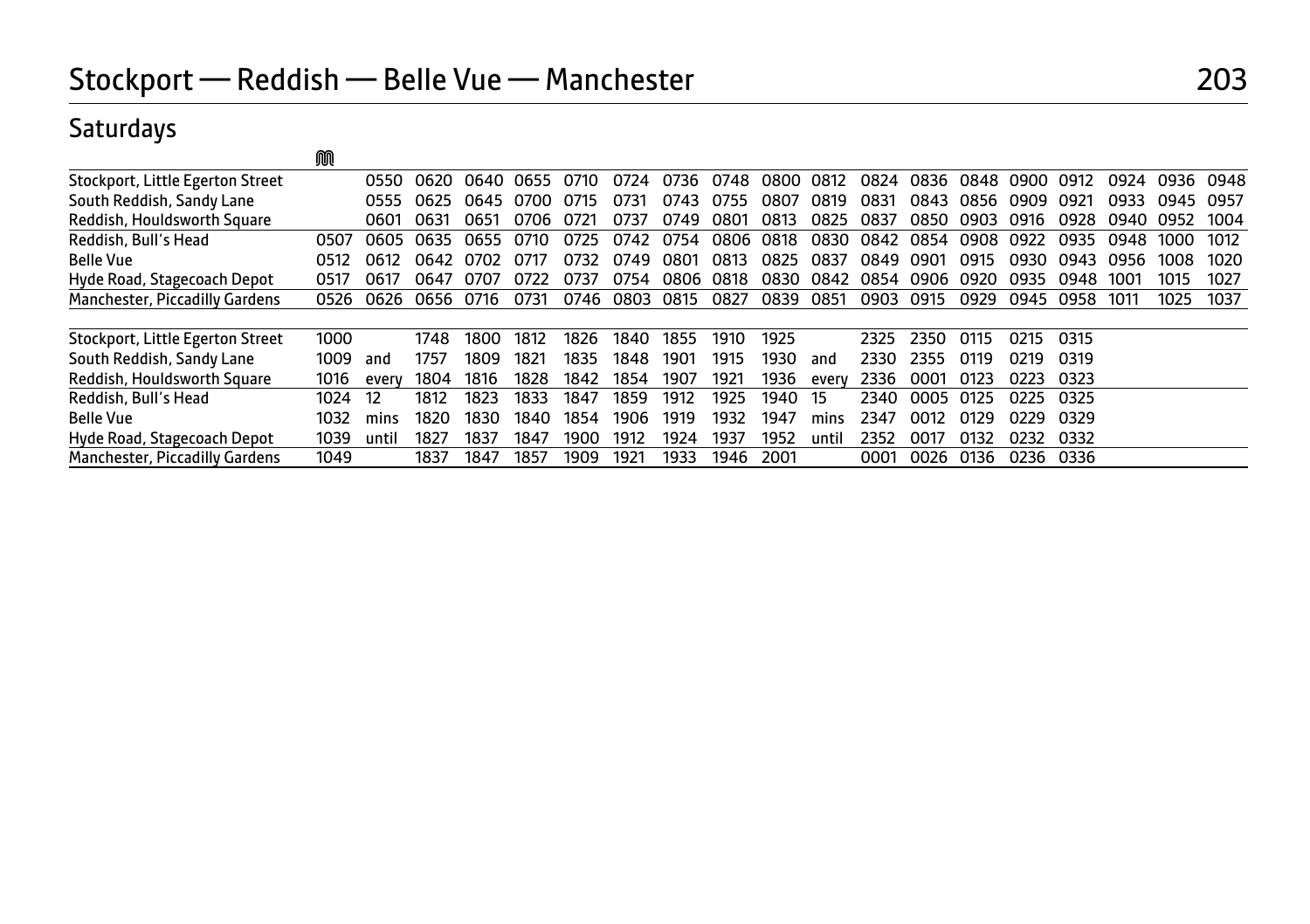#### Sundays and public holidays (except Christmas and New Year period)

|                                       | 99 C |       |      |      |      |      |      |      |      |      |       |      |      |      |      |      |      |      |      |
|---------------------------------------|------|-------|------|------|------|------|------|------|------|------|-------|------|------|------|------|------|------|------|------|
| Stockport, Little Egerton Street      | 0610 | 0710  | 0740 | 0810 | 0842 | 0912 | 0942 | 1014 | 1045 | 1100 |       | 1630 | 1645 | 1700 | 1715 | 1730 | 1750 | 1810 | 1825 |
| South Reddish, Sandy Lane             | 0617 | 0717  | 0747 | 0817 | 0849 | 0919 | 0949 | 1021 | 1054 | 1109 | and   | 1639 | 1654 | 1708 | 1722 | 1735 | 1755 | 1815 | 1830 |
| Reddish, Houldsworth Square           | 0623 | 0723  | 0753 | 0823 | 0855 | 0925 | 0955 | 1027 | 1100 | 1116 | every | 1646 | 1701 | 1715 | 1728 | 1741 | 1801 | 1821 | 1836 |
| Reddish, Bull's Head                  | 0628 | 0728  | 0758 | 0828 | 0900 | 0930 | 1000 | 1032 | 1106 | 1124 | 15    | 1654 | 1707 | 1720 | 1732 | 1745 | 1805 | 1825 | 1840 |
| <b>Belle Vue</b>                      | 0635 | 0735  | 0805 | 0835 | 0907 | 0937 | 1007 | 1039 | 1114 | 1132 | mins  | 1702 | 1714 | 1727 | 1739 | 1752 | 1812 | 1832 | 1847 |
| Hyde Road, Stagecoach Depot           | 0640 | 0740  | 0810 | 0840 | 0912 | 0942 | 1012 | 1044 | 1119 | 1137 | until | 1707 | 1719 | 1732 | 1744 | 1757 | 1817 | 1837 | 1852 |
| Manchester, Piccadilly Gardens        | 0649 | 0749  | 0819 | 0849 | 0921 | 0951 | 1021 | 1053 | 1128 | 1147 |       | 1717 | 1728 | 1741 | 1753 | 1806 | 1826 | 1846 | 1901 |
|                                       |      |       |      |      |      |      |      |      |      |      |       |      |      |      |      |      |      |      |      |
| Stockport, Little Egerton Street      | 1840 |       | 2140 | 2210 | 2240 | 2310 | 2340 |      |      |      |       |      |      |      |      |      |      |      |      |
| South Reddish, Sandy Lane             | 1845 | and   | 2145 | 2215 | 2245 | 2315 | 2345 |      |      |      |       |      |      |      |      |      |      |      |      |
| Reddish, Houldsworth Square           | 1851 | every | 2151 | 2221 | 2251 | 2321 | 2351 |      |      |      |       |      |      |      |      |      |      |      |      |
| Reddish, Bull's Head                  | 1855 | 15    | 2155 | 2225 | 2255 | 2325 | 2355 |      |      |      |       |      |      |      |      |      |      |      |      |
| <b>Belle Vue</b>                      | 1902 | mins  | 2202 | 2232 | 2302 | 2332 | 0002 |      |      |      |       |      |      |      |      |      |      |      |      |
| Hyde Road, Stagecoach Depot           | 1907 | until | 2207 | 2237 | 2307 | 2337 | 0007 |      |      |      |       |      |      |      |      |      |      |      |      |
| <b>Manchester, Piccadilly Gardens</b> | 1916 |       | 2216 | 2246 | 2316 | 2346 |      |      |      |      |       |      |      |      |      |      |      |      |      |

For details of buses during the Christmas and New Year period, please phone 0161 244 1000

M – Journey provided with the financial support of Transport for Greater Manchester

M

W– All bus 203 journeys are run using easy access buses. See inside front cover of this leaflet for details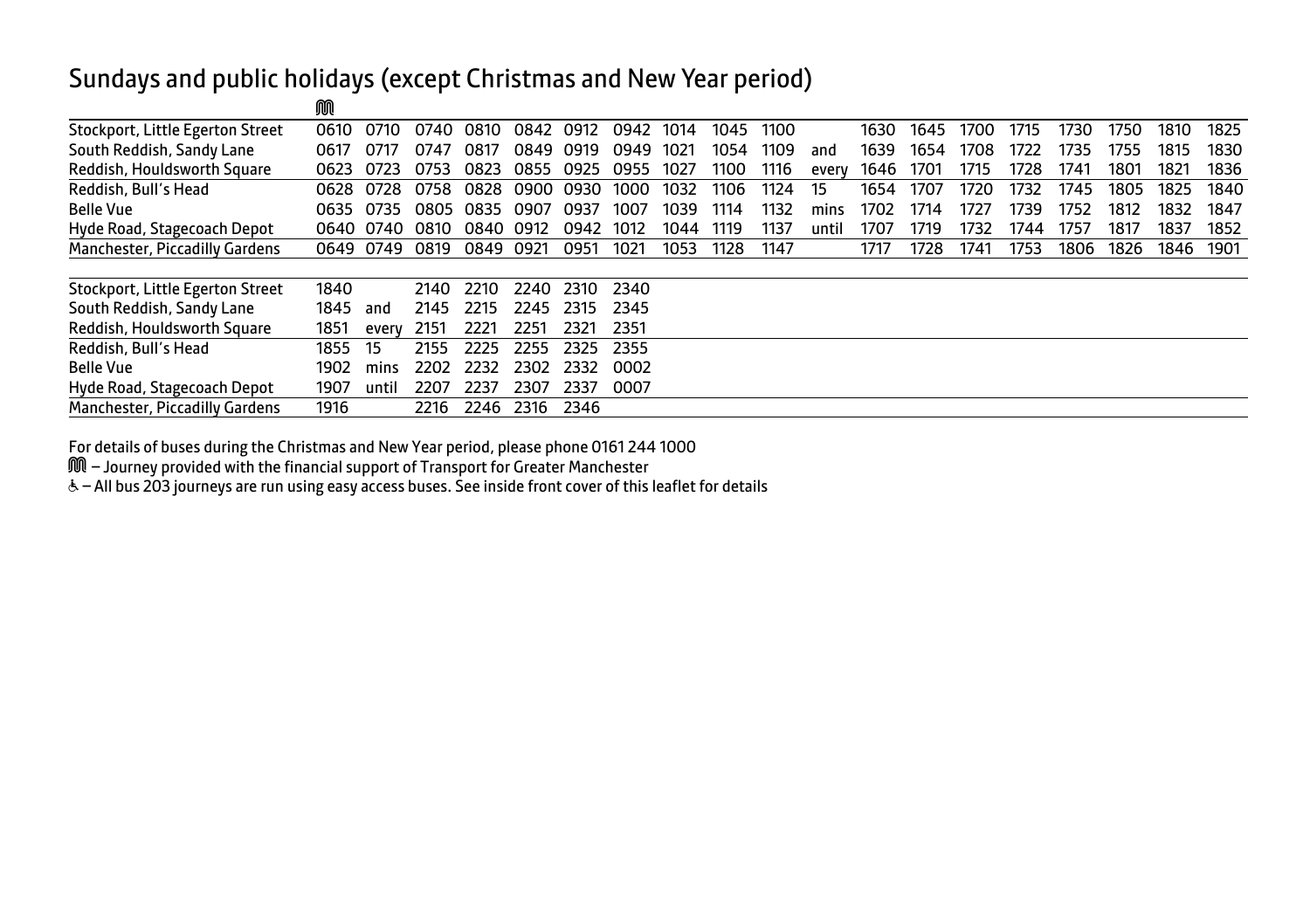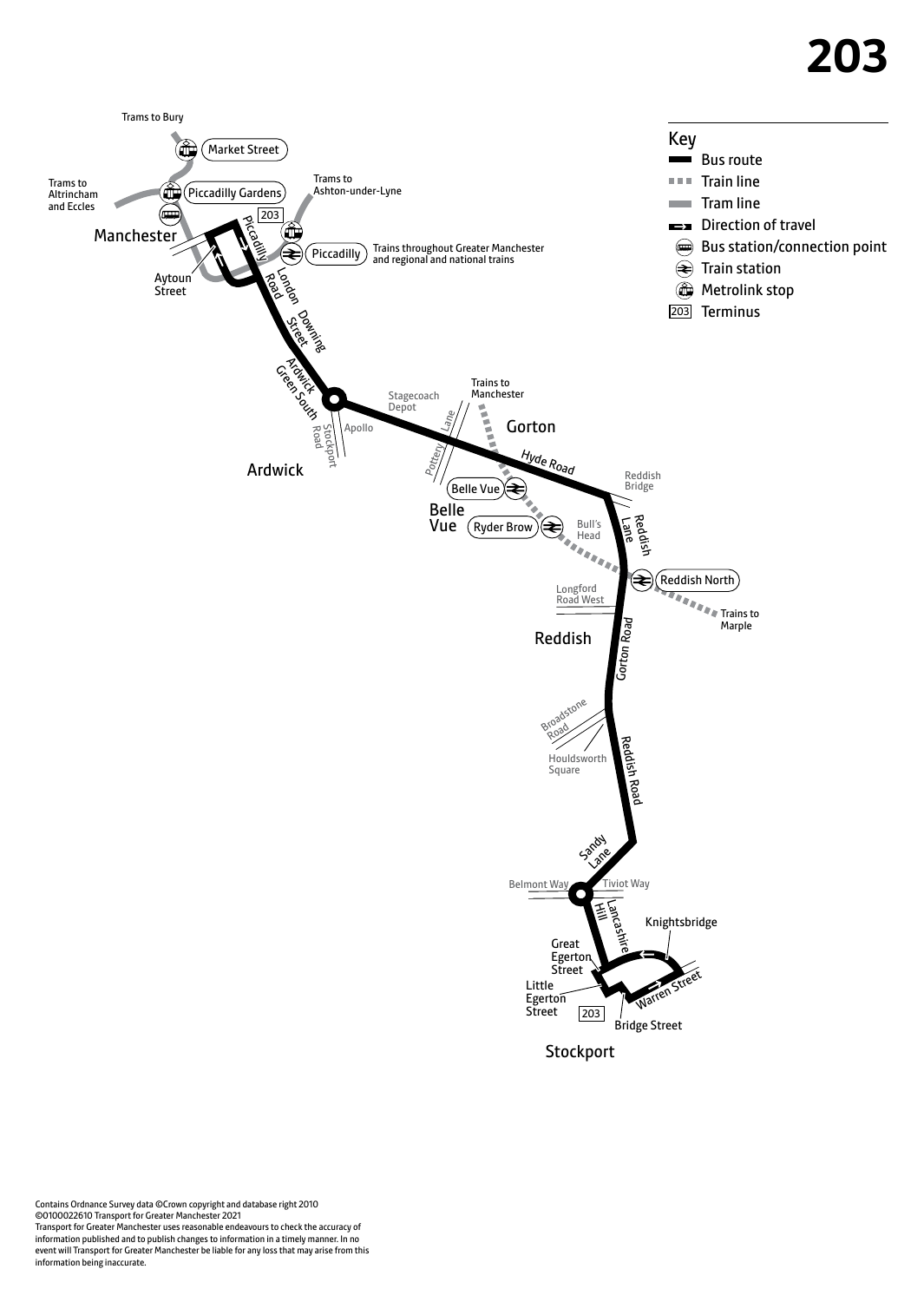## Mondays to Fridays

|                                  |                  |      |      |      |      |       |      |           |      |      |      | CD   |       |      |      |      |      |      |      |
|----------------------------------|------------------|------|------|------|------|-------|------|-----------|------|------|------|------|-------|------|------|------|------|------|------|
| Manchester, Piccadilly Gardens   |                  |      |      |      | 0536 | 0548  | 0600 | 0612      | 0624 | 0636 | 0648 |      | 0700  | 0712 | 0724 | 0736 | 0748 | 0800 | 0812 |
| Hyde Road, Stagecoach Depot      | 0440             | 0458 | 0513 | 0528 | 0543 | 0555  | 0607 | 0619      | 0631 | 0644 | 0656 |      | 0708  | 0720 | 0732 | 0744 | 0756 | 0808 | 0820 |
| <b>Belle Vue</b>                 | 0445             | 0503 | 0518 | 0533 | 0548 | 0600  | 0612 | 0624      | 0636 | 0649 | 0701 |      | 0713  | 0725 | 0738 | 0751 | 0803 | 0815 | 0827 |
| Reddish, Bull's Head             | 0452             | 0510 | 0525 | 0540 | 0555 | 0607  | 0619 | 0631      | 0643 | 0657 | 0710 | 0716 | 0722  | 0734 | 0747 | 0800 | 0813 | 0825 | 0837 |
| Reddish, Houldsworth Square      | 0457             | 0515 | 0530 | 0545 | 0600 | 0612  | 0624 | 0636      | 0649 | 0705 | 0720 | 0727 | 0734  | 0746 | 0800 | 0814 | 0827 | 0839 | 0850 |
| Stockport, Little Egerton Street | 0507             | 0525 | 0540 | 0555 | 0610 | 0622  |      | 0634 0646 | 0701 | 0717 | 0734 | 0742 | 0750  | 0802 | 0816 | 0830 | 0843 | 0855 | 0905 |
| Manchester, Piccadilly Gardens   | 0824             | 0836 | 0848 | 0900 | 0912 | and   | 1436 | 1448      | 1500 | 1512 | 1524 | 1536 | and   | 1736 | 1748 | 1800 | 1812 | 1824 | 1836 |
| Hyde Road, Stagecoach Depot      | 0832             | 0844 | 0856 | 0908 | 0920 | every | 1444 | 1456      | 1508 | 1520 | 1532 | 1544 | every | 1744 | 1756 | 1808 | 1820 | 1832 | 1844 |
| <b>Belle Vue</b>                 | 0839             | 0851 | 0903 | 0915 | 0927 | 12    | 1451 | 1503      | 1515 | 1527 | 1540 | 1552 | 12    | 1752 | 1804 | 1816 | 1827 | 1839 | 1851 |
| Reddish, Bull's Head             | 0849             | 0900 | 091  | 0923 | 0935 | mins  | 1459 | 1511      | 1525 | 1538 | 1551 | 1603 | mins  | 1803 | 1815 | 1825 | 1836 | 1847 | 1859 |
| Reddish, Houldsworth Square      | 090 <sup>-</sup> | 0911 | 0921 | 0931 | 0943 | until | 1507 | 1519      | 1533 | 1546 | 1559 | 1611 | until | 1811 | 1822 | 1832 | 1842 | 1853 | 1904 |
| Stockport, Little Egerton Street | 0915             | 0925 | 0935 | 0945 | 0955 |       | 1519 | 1532      | 1546 | 1559 | 1612 | 1625 |       | 1825 | 1835 | 1843 | 1853 | 1903 | 1914 |
|                                  |                  |      |      |      |      |       |      |           |      |      |      |      |       |      |      |      | F    | Е    | F    |
| Manchester, Piccadilly Gardens   | 1848             | 1900 | 1912 | 1926 | 1941 | 1956  | 2011 | 2026      | 2041 | 2056 | 2111 | 2126 | and   | 2241 | 2311 | 2346 | 0045 | 0145 | 0245 |
| Hyde Road, Stagecoach Depot      | 1856             | 1908 | 1920 | 1934 | 1949 | 2004  | 2019 | 2034      | 2049 | 2104 | 2119 | 2134 | every | 2249 | 2319 | 2354 | 0051 | 0151 | 0251 |
| <b>Belle Vue</b>                 | 1903             | 1914 | 1925 | 1939 | 1954 | 2009  | 2024 | 2039      | 2054 | 2109 | 2124 | 2139 | 15    | 2254 | 2324 | 2359 | 0055 | 0155 | 0255 |
| Reddish, Bull's Head             | 1911             | 1922 | 1933 | 1947 | 2002 | 2017  | 2032 | 2046      | 2101 | 2116 | 2131 | 2145 | mins  | 2300 | 2330 | 0005 | 0100 | 0200 | 0300 |
| Reddish, Houldsworth Square      | 1916             | 1927 | 1938 | 1952 | 2007 | 2022  | 2037 | 2051      | 2106 | 2121 | 2136 | 2150 | until | 2305 | 2335 | 0010 | 0103 | 0203 | 0303 |
| Stockport, Little Egerton Street | 1926             | 1937 | 1948 | 2002 | 2017 | 2032  | 2047 | 2101      | 2116 | 2131 | 2146 | 2200 |       | 2315 | 2345 | 0020 | 0110 | 0210 | 0310 |
| <b>Saturdays</b>                 |                  |      |      |      |      |       |      |           |      |      |      |      |       |      |      |      |      |      |      |

| Manchester, Piccadilly Gardens   |  | 0612 | 0642 |  |                                                   |  | 0711 0724 0736 0748 and 0900 0912 0924 0936 0948 1000 and 1748                                   |  |  |  |      |
|----------------------------------|--|------|------|--|---------------------------------------------------|--|--------------------------------------------------------------------------------------------------|--|--|--|------|
| Hyde Road, Stagecoach Depot      |  |      |      |  |                                                   |  | 0549 0604 0619 0634 0649 0704 0719 0732 0744 0756 every 0908 0920 0932 0944 0956 1008 every 1756 |  |  |  |      |
| <b>Belle Vue</b>                 |  |      |      |  |                                                   |  | 0554 0609 0624 0639 0654 0709 0724 0737 0749 0801 12 0913 0925 0937 0950 1003 1015 12 1803       |  |  |  |      |
| Reddish, Bull's Head             |  |      |      |  |                                                   |  | 0600 0615 0630 0645 0700 0715 0730 0743 0755 0808 mins 0920 0931 0944 0957 1010 1023 mins 1811   |  |  |  |      |
| Reddish, Houldsworth Square      |  |      |      |  |                                                   |  | 0605 0620 0635 0650 0705 0720 0735 0748 0800 0815 until 0927 0938 0952 1005 1018 1031 until 1819 |  |  |  |      |
| Stockport, Little Egerton Street |  |      |      |  | 0615 0630 0645 0700 0715 0730 0745 0758 0810 0827 |  | 0939 0950 1004 1017 1030 1043                                                                    |  |  |  | 1831 |